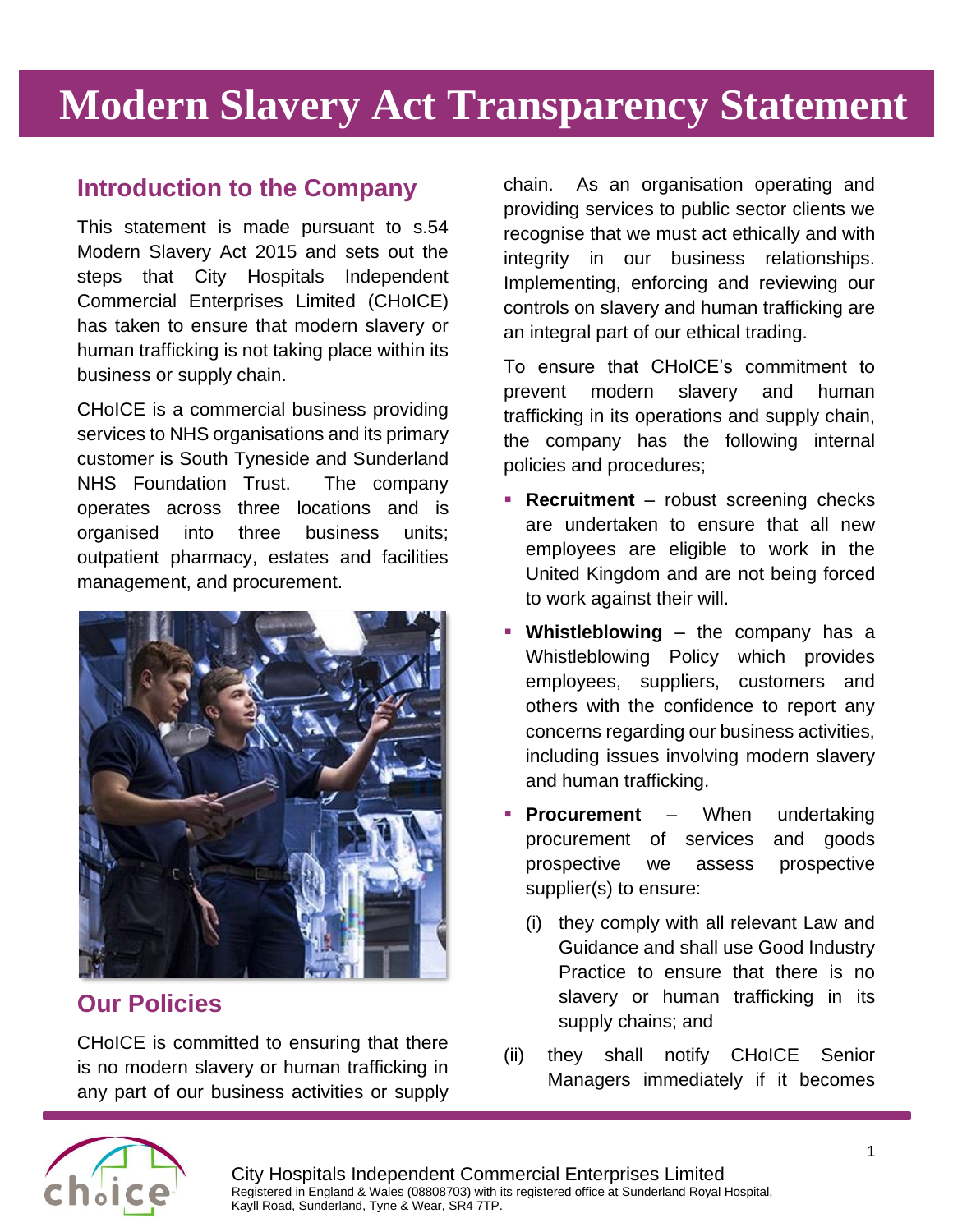aware of any actual or suspected incidents of slavery or human trafficking in its supply chains.

#### **New Developments**

CHoICE has introduced a Dignity at Work Policy in October 2019. The policy sets out the company's commitment to promoting a safe, healthy and fair environment and a climate at work where there is dignity and respect for all staff, colleagues from other organisations and visitors. Bullying, intimidation and harassment are often present in situations involving slavery and human trafficking and the policy encourages staff to raise concerns so they can be investigated. The policy also establishes Dignity at Work Advisors who can provide a confidential advisory service to staff and signpost to appropriate support resources. The policy also recognises the key role trade unions play in supporting staff with concerns.

The company's Employment Checks Policy was reviewed in the last 12 months and establishes the identity and other checks conducted for new employees as well as agency workers. It is common for those involved in modern slavery and human trafficking to retain identity documents in order to exert control over victims. The company's policy requires identity documents to be provided by the employee in person and production by a third party is no accepted.

In December 2019, CHoICE reviewed its Whistleblowing Policy. The policy recognises the importance of dealing with concerns from staff and others. The policy provides a clear procedure for raising concerns including issues such as modern-day slavery. The company also provide a confidential

counselling telephone service for staff. The CHoICE Employee Assistance Programme, provided by Carefirst, provides a telephone support service on a wide range of issues including support for victims of slavery and human trafficking.



The company has also introduced a Recruitment Policy which requires all posts to be advertised on the national NHS website. The advertisement of posts on the official NHS website ensures that they are widely accessible so that candidates are less likely to use disreputable agencies which may seek payment from candidates for work opportunities. In addition, CHoICE uses a preferred supplier list to source temporary workers.

#### **Due Diligence**

CHoICE has an internal risk management process to ensure that risks are identified and mitigated with appropriate controls implemented. As part of our risk management process we have systems in place to identify and assess potential risk